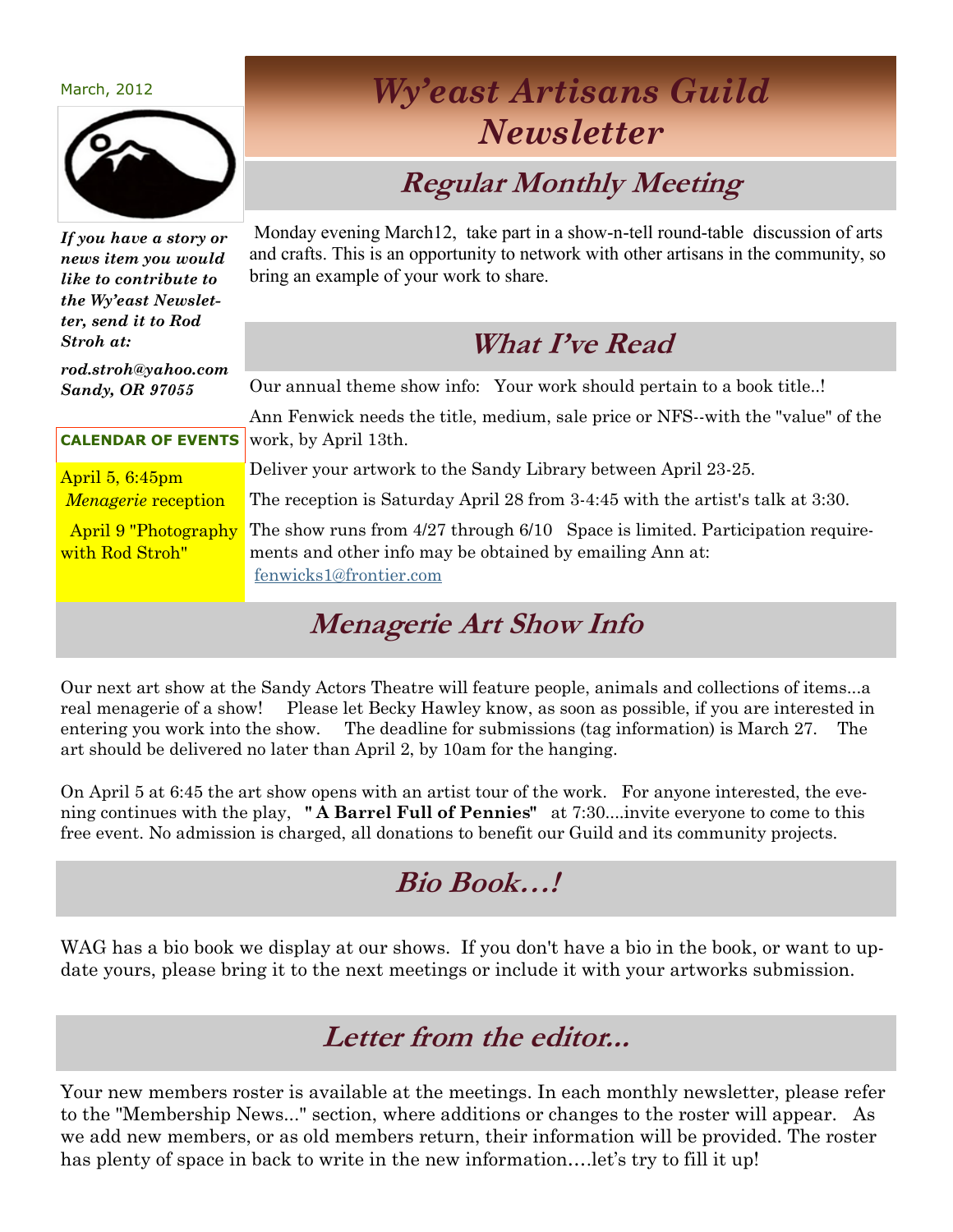## **Membership News**

Welcome back Elaine Storlie

Email: estorlie50@hotmail.com Phone: 503-668-5318

## **New Equipment for the Guild**

Thanks go to Steve Ludeman, who has donated the following item for Guild use:

1. Light tracing box, homemade 19" x 24".

2. Large cutting board (approx. 26" x 27").

3. Electric dry mounting press, called a Seal Commercial 210 (approx. 23" x 23") with Selector Tacking Iron.

Should you want to borrow these items or any of the library books, please contact Rod Stroh. rod.stroh@yahoo.com

## **Something To Ponder...**

One of the advantages of belonging to a group, a club or a guild, is the ability to network and exchange ideas with other like minded people.

Our Guild has a variety of artists with a wide assortment of interests and experience, from whom to draw information, inspiration and friendship.

One way to keep our guild vibrant, is to keep an eye out for potential new members; new people can bring new life to the group.

Talk to people about the activities we enjoy throughout the year. *See the Mountain through Artists Eyes,* workshops, *Art Day* gatherings and our interesting speakers may just entice them to join us! Invite folks to a meeting and to our art shows... who knows, they may be inspired to contribute their talents to our guild.

# **Upcoming Events……!**

May 4-6 The huge show at the Convention Center for potters, ceramics, beads, weavers-fiber, metal arts, woodworkers and glass artists.

Visit: [www.oregonpotters.org/ceramicshowcase/sc-guilds-pdx.htm](http://www.oregonpotters.org/ceramicshowcase/sc-guilds-pdx.htm)

Flock & Fiber Sept. 23 & 23 Canby Fairgrounds.